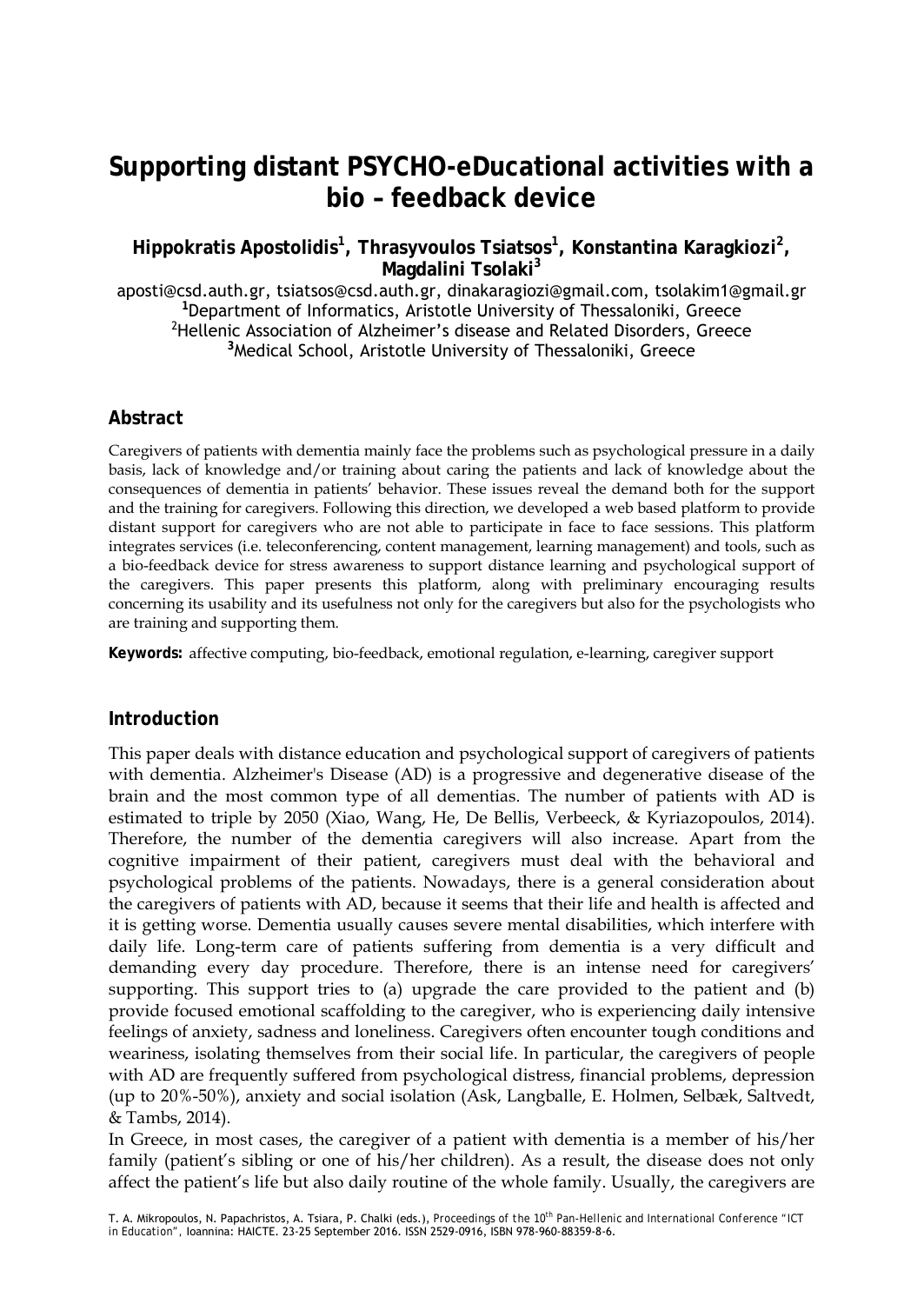not healthcare professionals, thus they are not familiar with the basic caregivers responsibilities as well as with the symptoms of the disease. Moreover, they usually have no knowledge and skill about how to manipulate extreme and problematic situations. Because of patient's progressive inability the caregiver is obliged to spend more and more time in care giving. This fact is dramatically reducing caregiver's personal time and as a result, his/her life is changing a lot. Consequently, they belong to a high risk group to suffer from stress and depression. These symptoms may cause caregivers mental and physical exhaustion. Thus, it is vital for the caregivers to take care their health (Signe & Elmståhl, 2008), in order to be able to effectively deal with the new situations caused by the caring of the patient.

Training programs for caregivers of patients with AD are expected to support the caregivers to this direction. Many researchers (Cooke, McNally, Mulligan, Harrison, & Newman, 2001) have shown that the knowledge on the issues of dementia supports caregivers to reduce their stress and to create a more realistic picture of what they should expect from the patient. Therefore, the trained caregivers set more realistic and thus feasible goals. As a result, the patients' satisfaction is increasing as well as the caregivers are not disappointed. Both the knowledge about dementia and the psychological support help the caregivers and health professionals to learn how to relax, to be more flexible in decision making and to have feasible expectations about their situation.

However, most of the training programs for caregivers are delivered face-to-face. Nevertheless, there are caregivers who lack of time because of the caring the patient. Therefore, web based interventions for family caregivers seem to be a good alternative solution. The majority of the caregivers cannot participate in face to face training sessions about dementia and the caring a patient with dementia due to the fact that they should care the patient the whole day. The same goes for the face to face psychological support. Thus, eservices for supporting distant communication, training and psychological support could be a solution for caregivers' support. According to the literature, the internet-based interventions have positive results on reducing the depression symptoms and anxiety of the caregivers (Davis, Tremont, Bishop & Fortinsky, 2011).

There are many different ways of providing distant support to caregivers of patients with dementia. This support could take place at the same time (namely synchronous) or during different time (asynchronous). Synchronous services may offer a common virtual/electronic space, where participants are able to communicate with in real time. A typical service to support such a scenario is videoconference, where each participant is able to see and hear the others. Participants in a teleconferencing session could be a doctor or a psychologist and the caregivers. Furthermore, the caregivers could use asynchronous services, such as a forum in a learning management system for discussing issues about learning content for dementia or for exchanging their experiences about the caring of their patients.

To this direction, ASPAD (Augmentation of the Support of Patients suffering from Alzheimer's Disease and their caregivers, http://aspad.csd.auth.gr) project which is a national project which provides a holistic support of patients suffering from Alzheimer's Disease (AD) by augmenting the care of the patients, services for the people affected and their families. One of the main ASPAD objectives is the caregivers' support from distance. As stated before, several mistakes done and difficulties faced by the caregivers are obliged to the lack of knowledge on dementia issues and how to manage them. For this reason, ASPAD project educates the dementia caregivers. One of the main objectives of ASPAD project is to investigate novel distance learning educational programs to reduce the caregiver burden. Thus, to facilitate distance learning activities, this research is trying to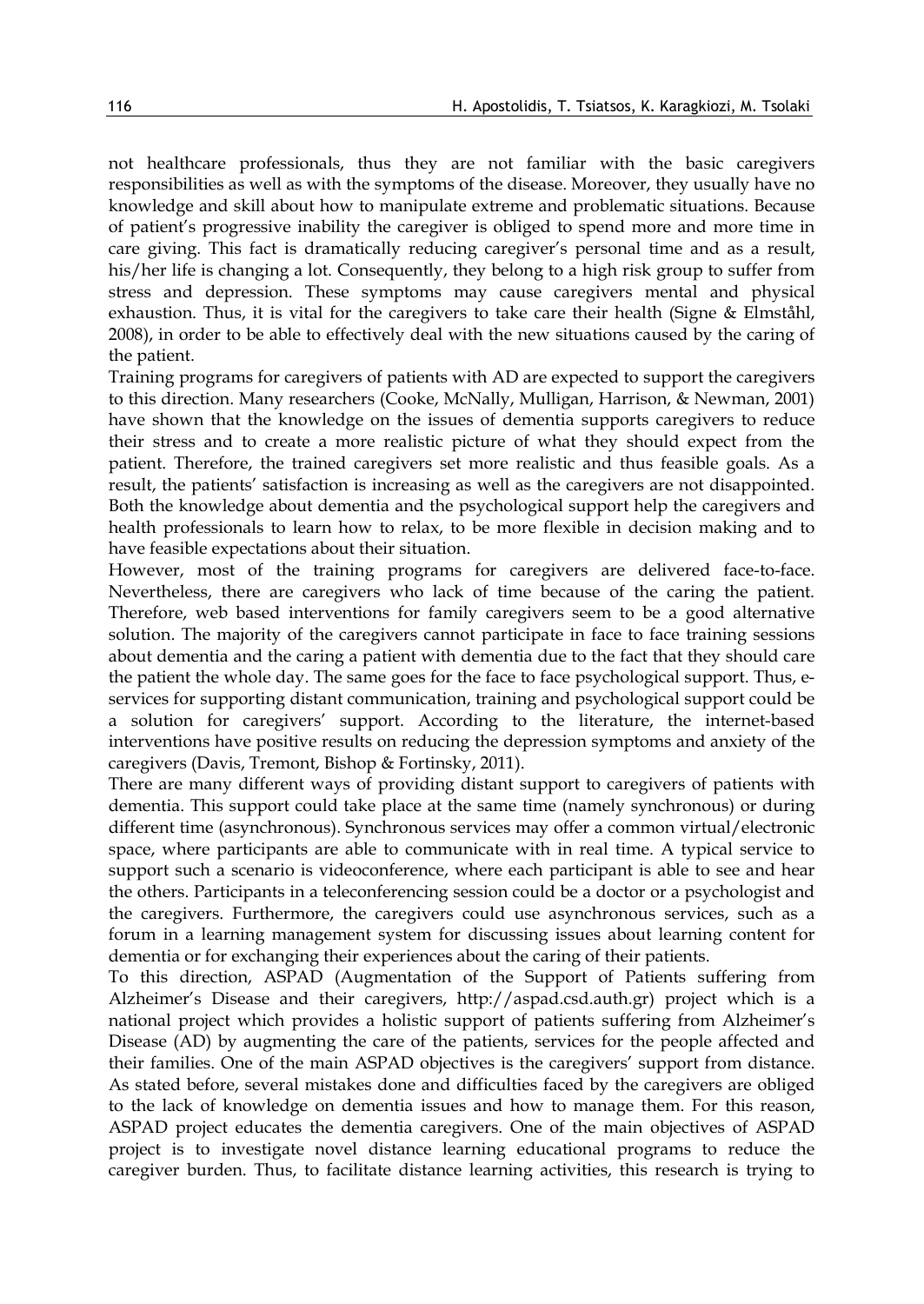reduce the "didactical distance" between the trainer and the trainees as well as to support the awareness about the emotional status of the trainees. Concerning the distant psychological support of caregivers this work is trying to inform the psychologist about the emotional status of the caregivers.

This paper is presenting (a) the ASPAD platform developed to support the distant training and psychological support program augmented with the awareness of the caregivers' stress level; (a) the description of ASPAD training program and system usage in order to offer synchronous and asynchronous distant support for caregivers of people with dementia; (c) preliminary results of the distant education and psychological support program concerning the attitude of the users towards the training and psychological support program, and the usability of ASPAD platform.

### **ASPAD platform design**

This section is presenting the ASPAD platform developed to support the distant training and psychological support program augmented with the awareness of the caregivers' stress level. ASPAD platform (Figure 1) is installed in two servers: (a) the web Server that serves the asynchronous learning platform and (b) Teleconference Server.



**Figure 1. ASPAD platform**

Web Server hosts (i) Joomla (http://www.joomlalms.com/) content management system that is used for supporting the management of the learning content; (ii) the Moodle (https://moodle.org/) learning management system that is used for supporting the organization of the courses and the groups of caregivers; (iii) a PHP application that is used for monitoring the anxiety measurements. Teleconference server is hosts the OpenMeetings web-conferencing (http://openmeetings.apache.org/) platform for supporting the real time distant psychological support session as well as e-learning sessions.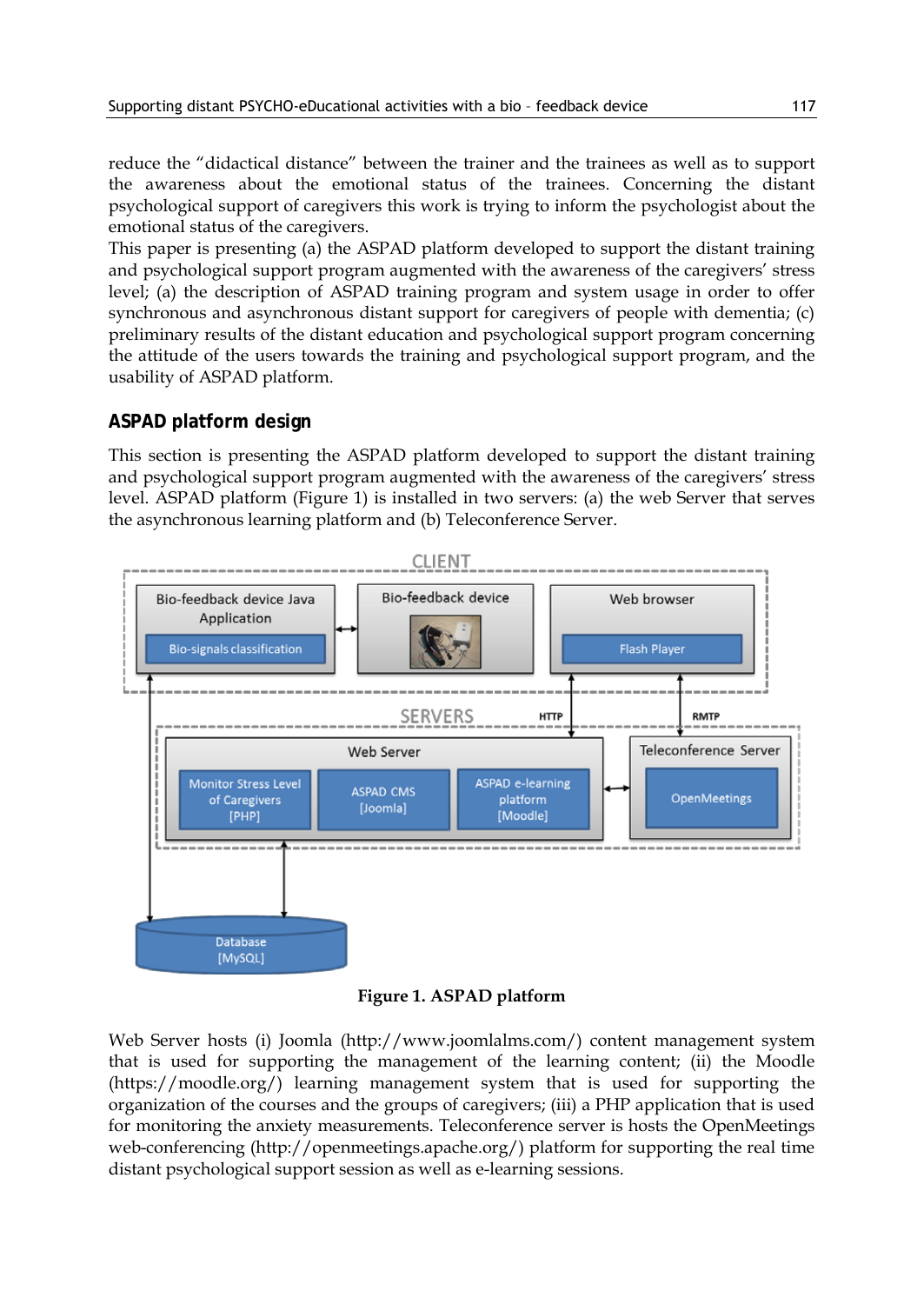From the client side the participants should have an adobe flash compatible web browser as well as a client java application installed in every participant's personal computer to classify online physiological measurements. This special client is used in order to collect stress level information from bio-feedback devices, attached to each caregiver. This device has been developed in Multimedia Lab of the Department of Informatics of Aristotle University of Thessaloniki [17]. This prototype bio-feedback device applies three physiological techniques, in order to collect bio-signals from human body using as less obtrusive sensors as possible. These techniques are Galvanic Skin Response (GSR), the skin temperature and Heart Rate (HR) measurement. Physiological reactions to stressful situations are usually resulting in increased GSR, decreased skin temperature and increased HR.

#### **ASPAD intervention using the biofeedback device**

This section describes training program, pilot intervention and ASPAD usage in order to offer synchronous and asynchronous distant support for caregivers of people with dementia.

The caregivers have been organized in groups of five (5) members each in order to have a better contact with them. The caregivers were volunteers to use the ASPAD platform using the biofeedback device. In every session the psychologist presents two lessons. For each group the sessions take place once a week for about two hours. The first 6 lessons refer to the definition of dementia, its types, its main characteristics, the definition of Mild Cognitive Impairment (MCI), the epidemiology in dementia, the inheritance in dementia and the comorbidities. The next 12 lessons refer to the behavioral and psychological problems in dementia. The last 2 sessions refer to the personal sessions from distance that the psychologist met with the caregivers one by one. The first personal session takes place at the middle of the whole sessions (lesson 10) and the second personal session took place at the end of the lessons (lesson 23). The last lesson (lesson 24) is a session were all the caregivers can talk to each other, asking questions and expressing their experiences of the program. However, it is essential to mention that the psychologist in every session gives 30' time, in order for the caregivers to ask questions, share their thoughts, experiences and talk about things that they have in mind.

The scenario of the distant psycho-educational activity is depicted in Figure 2. Before the first psycho-educational session, every caregiver experienced a psychometric test by a specialist psychologist while he/she was measured by the bio-feedback device. During this test, the psychologist asked every caregiver to remember and re-live a recent stressful situation and then to apply the diaphragmatic breath in order to relax. Besides during this test the psychologist was watching every participant's bio-signal values and he/she was estimating the caregiver's anxiety level in percentage format. The bio-signal values labeled by psychologist's anxiety level estimation were stored to the database under each participant's user code. Every set of these labeled data formed a specific training set for every participant. During the evaluation activities (learning sessions) every caregiver was connected to a measuring bio-feedback device at the same time while participating in an online supportive session. The real-time measurements were classified using machine learning technique called "Gaussian regression algorithm" (Rasmussen & Williams, 2006). A bio-feedback application received the result of the classification procedure and displayed in real-time a visualized response on the computer screen where the subject could recognize his/her anxiety states through a chromatic code (red for anxiety, green for relaxation, orange for normal anxiety) besides to a percentage indication of his/her anxiety levels. Every time the subject reached high anxiety levels, the application encouraged him/her to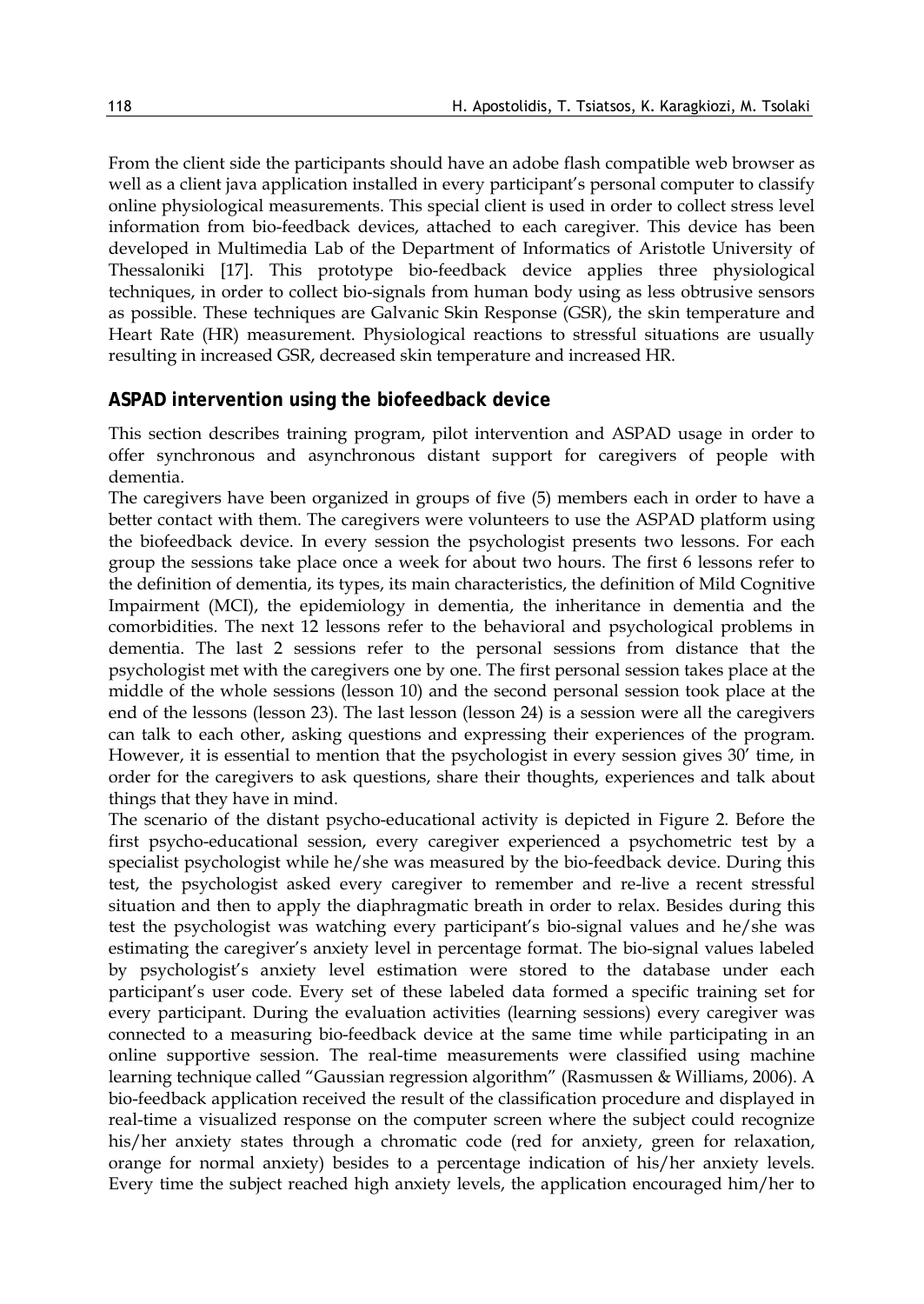use the diaphragmatic breathing. Besides the bio-feedback application was communicating over TCP/IP with a monitor application displaying a screen with participant names and small boxes next to them. Each box was colored according to the online measurement evaluation considering the three emotional areas (relaxation, normal anxiety and high anxiety) and the percentage anxiety levels of the participant. The psychologist, during the session could watch this monitor application and decide for the appropriate adaptive interventions.



**Figure 2. ASPAD platform**

# **Evaluation**

This section is presenting the evaluation procedure and participants as well as the evaluation results concerning both psychologist's and caregivers' point of view

# *Procedure and participants*

ASPAD program has completed 2 cycles of e-learning and psychological support programs (each of them included 12 sessions where presented 24 lessons). One experienced psychologist was the trainer in both cycles. One computer engineer supported both cycles as technical staff. During the first cycle one (1) group of five caregivers has participated and there were two (2) drop-outs. Similarly, during the second cycle we had 1 group with 5 participants in total and there was 1 drop-out. Seven (7) of our participants completed all sessions. However, only four (4) of them have answered to the usability questionnaires. .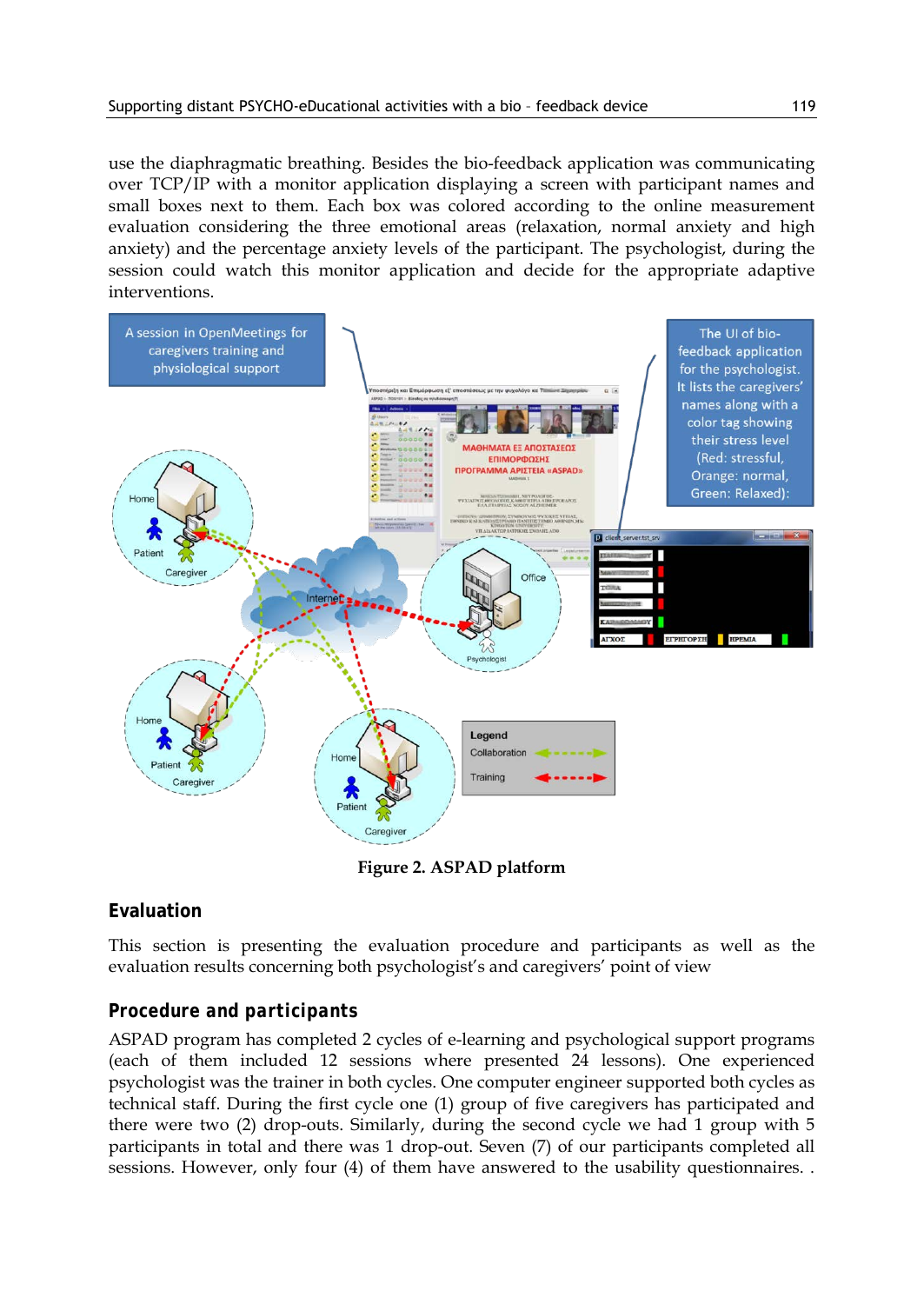More specifically they were four females and their mean age was  $57.75$  (SD = 3.15). The three participants were primary caregivers of patients suffering from dementia on moderate and severe stage. The patients were caregivers' relatives. In all cases the care giving was taking place at home. Caregivers were recruited from Family Units in two day centers of the Greek Association of Alzheimer Disease and Relative Disorders (GAADRD), Thessaloniki, Greece. In order to assess the usability of ASPAD platform supported by the bio-feedback system we used the USE questionnaire. Furthermore in order to evaluate the participant's attitude towards ASPAD platform supported by the bio-feedback system we used the following instruments:

- The Use questionnaire (Lund, A. M., 2001) consists of 30 items measuring the usefulness (8 items), ease of use (11 items), ease of learning (4 items) of the examined system and user satisfaction (7 items). Furthermore in the context of this survey the user can list three positive features of the examined system and three negatives. Each item is scored on a 7-point Likert scale (Likert, 1932) (from 1= strongly disagree to 7 = strongly agree).
- The User Attitude towards an examined system is an instrument adapted from Douka (2010). This questionnaire has been used in order to rate the ASPAD system supported by the bio-feedback system regarding the following characteristics: Comprehensive, Sensible, Educational, Easy, Enjoyable, Interesting, Satisfactory, Well done, Scientific, Serious, Well prepared, Important, Innovative, Pedagogic, Modern, and Different.This questionnaire consists of nineteen items. Each item is scored on a 5-point Likert scale (Likert, 1932) (from 1=strongly agree to 5=strongly disagree). This is a reverse – scoring questionnaire.
- A semi structured interview, for assessing the willingness of the users to use the system in future and to investigate its positive and negative aspects.

The results of the ASPAD program were really important. The next paragraphs present the opinions of the psychologist and the patients.

### *Psychologist's point of view*

As mentioned before one experienced psychologist was the trainer in both cycles. According to her observation, caregivers seemed to be very interested in asking questions and sharing their experiences. In addition, it is worth to mention that the caregivers expressed many questions during the sessions. The questions were related to the topic that discussed in each session like "the types of dementia", "the stages of dementia", "ways of dealing with behavioral and psychological problems that their patients", etc. Moreover, most of the caregivers during the private sessions asked from the psychologist for advices on how to manage their patients and how to talk to them. Furthermore, in many cases the psychologist enforced them to talk to each other, when the lesson was over and the caregivers found that very helpful. They expressed their questions, thoughts and experiences and they were very polite and cheering to one another. Overall, most of them seemed to enjoy the process.

The ASPAD platform gave the opportunity to the caregivers, who could not attend a traditional face to face group due to geographic and time constraints, to participate in an online psycho-educational group. All the caregivers were using the teleconference tool (Open-Meetings) for attending the online lessons. Some of them were also connected to the bio-feedback device and were watching their real time measurements of anxiety lever through the bio-feedback application. This application seemed to be very helpful to the trainees in order to have awareness of their emotional state, to share this awareness with the group and try to change it by taking a deep breath and making positive or functional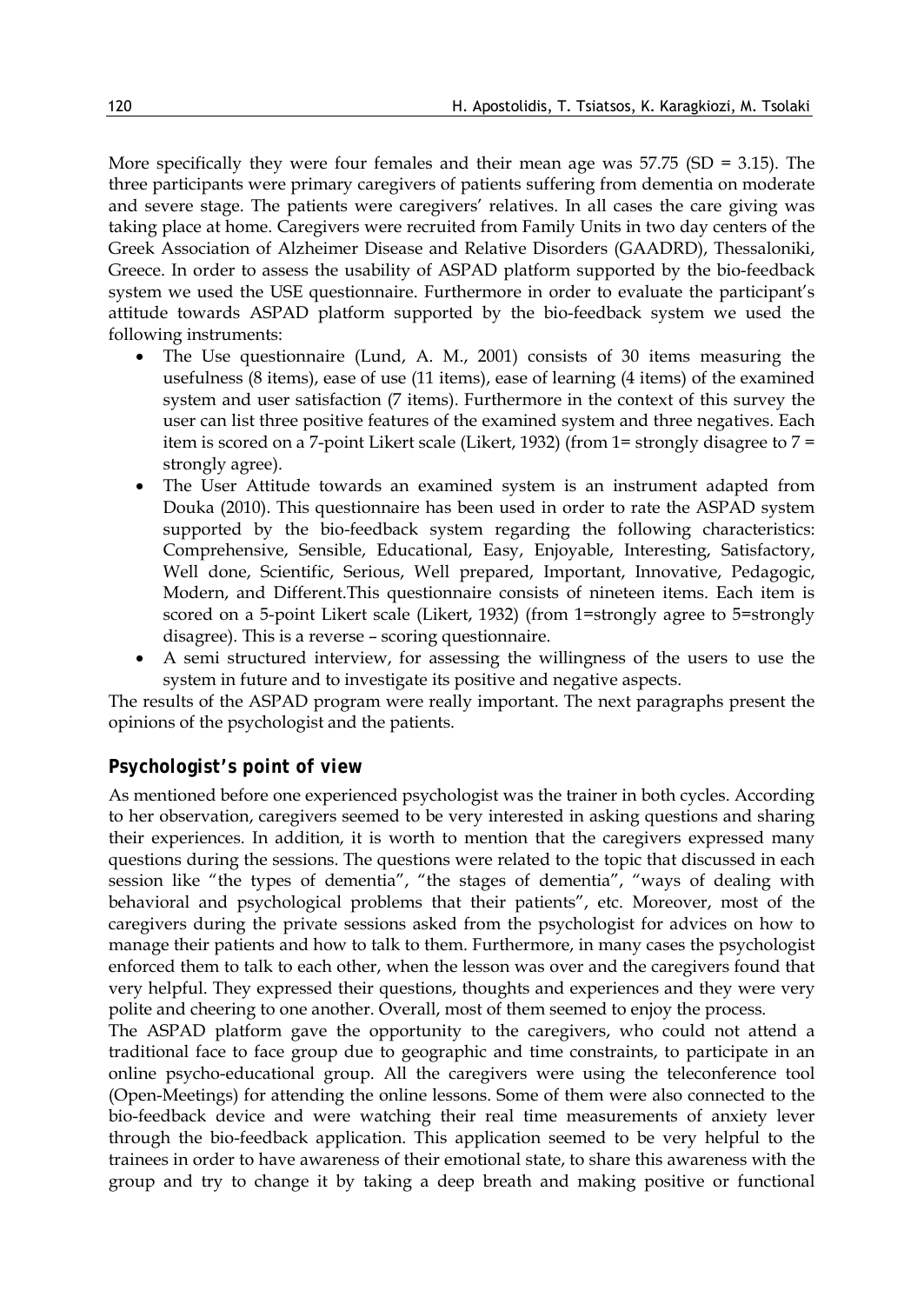thoughts. As well, the bio-feedback application was an important tool for the psychologist. Having the awareness about the emotional state of caregivers, the psychologist can focus on their feelings, discuss with them their thoughts and make the appropriate interventions in order to help them reduce their anxiety lever.

This procedure facilitated distant learning activities and reduced the "distance" between the trainer and the trainees. The bio-feedback application helped the online psycho-educational group to resemble more with the face to face group.

## *Caregivers' point of view*

Concerning the ASPAD system application, most of the participants didn't have major problems to use it. Technical staff sent to the participants' brief user instructions. All participants found these instructions very useful to follow. Therefore, after the first two lessons, the participants felt very comfortable to use the system. Nevertheless, if any problem occurred the psychologist asked from the technical staff to help the participant immediately and therefore they were not any technological issues during the sessions.

The results concerning the usability of the system are very encouraging. Three of the four users (user2, user3 and user4) agree or strongly agree that the ASPAD platform is useful, ease of use, easy of learning and there are satisfied or very satisfied form it. However, user1 had a different opinion from the others and his/her score result was close to mostly disagree to user satisfaction gained by the examined system. User1 has encountered many problems with her Internet connection during online sessions. Therefore, her attitude towards the usability of the systems was rather negative. Two of the caregivers (User 2 and User4) mentioned that at first they felt stressed when they used ASPAD platform while they were connected to the bio-feedback device, but after the first two sessions, they got used and became more familiar to the whole system and they surpassed any inconvenience. ser3 was more familiar with computerized environments and she had minor problems with the examined system.

The results concerning the attitude of the caregivers towards the ASPAD platform was also very encouraging. Again three of the four users (user2, user3 and user4) have positive/strongly positive attitude towards the ASPAD platform. On the other hand, the score of user1 in most items is strongly negative.

During the interview three users (user2, user3 and user4) mentioned that they would recommend this kind of distant psychoeducational–activities supported by bio-feedback to others. User1 complained about technical problems caused mainly by the teleconference tool (OpenMeetings). Moreover, all the participants mentioned that these activities are timeconsuming and it is positive that they can attend them in a distant learning model from their own place. All the users claimed that such activities promote caregivers' socialization and communication which is a very important feature.

### **Conclusion**

As it is mentioned already ASPAD program using biofeedback devices has completed 2 cycles. The attitude of the majority of caregivers and the psychologist towards the ASPAD training and psychological support program in general is quite positive. Similarly th usability of the system has been characterized good or very good from the majority of the users. One of the participants complained about technical problems concerning the teleconference tool. This was our main concern after this evaluation and we decided to